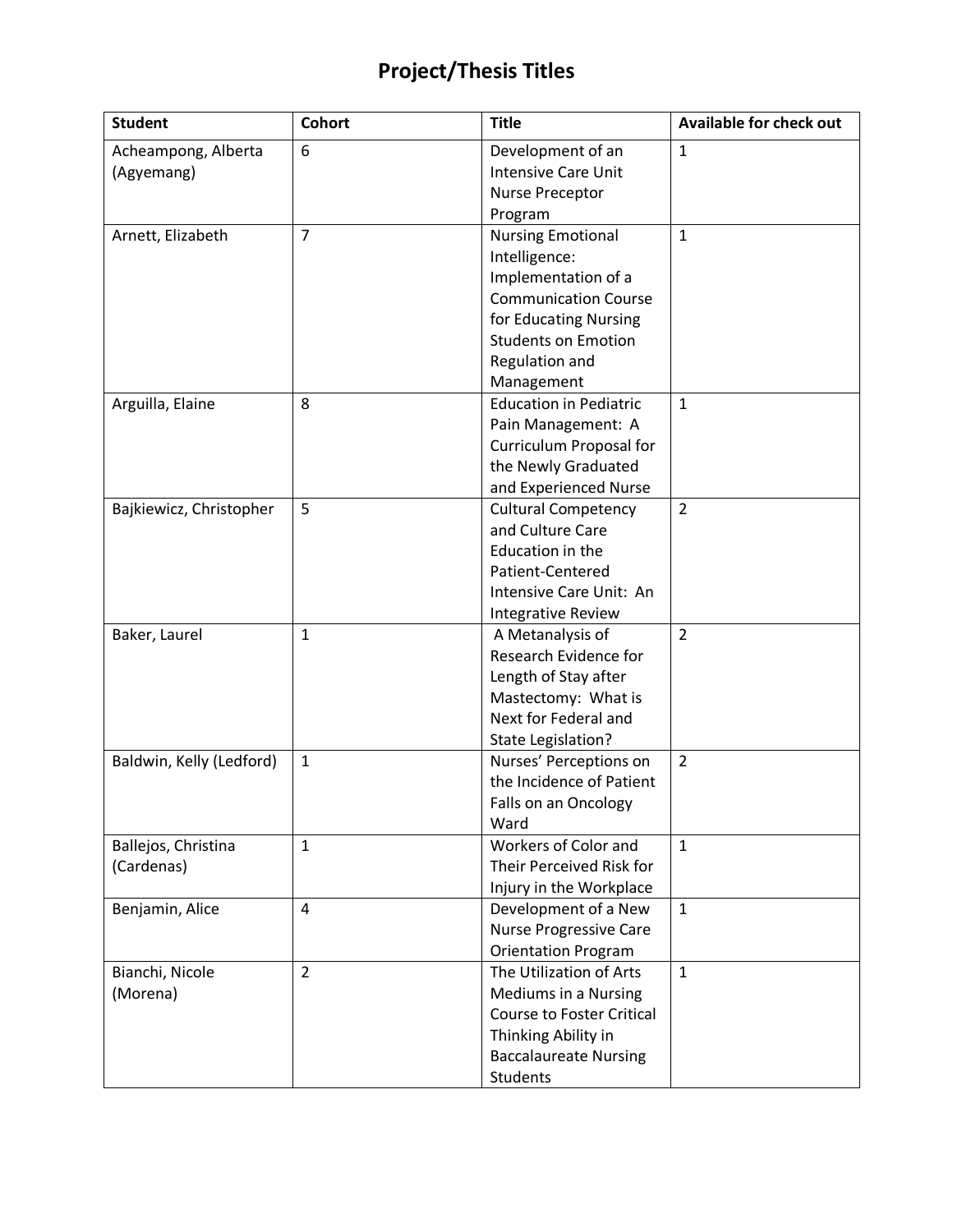| Buholtz, Victoria  | $\mathbf{1}$   | The Role of Risk                                    | $\overline{2}$ |
|--------------------|----------------|-----------------------------------------------------|----------------|
|                    |                | Communication in the                                |                |
|                    |                | Decision-Making                                     |                |
|                    |                | Process of Individuals                              |                |
|                    |                |                                                     |                |
|                    |                | Who Participated in the                             |                |
|                    |                | <b>Smallpox Vaccination</b>                         |                |
|                    |                | Program                                             |                |
| Close, Jacqueline  | $\overline{2}$ | <b>Nursing Students</b>                             | $\mathbf{1}$   |
|                    |                | Attitudes Toward the                                |                |
|                    |                | Elderly Follwing a Well-                            |                |
|                    |                | <b>Elder Project</b>                                |                |
| Cole, Elizabeth    | 3              | Cardiovascular                                      | $\mathbf{1}$   |
|                    |                | Progressive Care:                                   |                |
|                    |                | Nursing Curriculum and                              |                |
|                    |                | the Continuum of Care                               |                |
|                    |                | for the Cardiovascular                              |                |
|                    |                | Patient                                             |                |
| David, Mary Ann    | $\overline{7}$ | The Use of                                          | $\mathbf{1}$   |
|                    |                | Chlorhexidine Baths in                              |                |
|                    |                | Reducing Catheter-                                  |                |
|                    |                | <b>Related Bloodstream</b>                          |                |
|                    |                | Infections and other                                |                |
|                    |                | Hospital-Acquired                                   |                |
|                    |                | Infections in Critically III                        |                |
|                    |                | <b>Adult Patients.</b>                              |                |
| Davidson, Pamela   | $\mathbf{1}$   | An Inquiry of the                                   | $\mathbf{1}$   |
|                    |                | Patient's Experience of                             |                |
|                    |                | International                                       |                |
|                    |                | <b>Normalization Ratio</b>                          |                |
|                    |                | Testing in a Physician's                            |                |
|                    |                | <b>Office Setting</b>                               |                |
|                    | $\overline{2}$ |                                                     | $\mathbf{1}$   |
| Dean, Lisa         |                | <b>Education in Coping</b><br>with Patient Death: A |                |
|                    |                |                                                     |                |
|                    |                | <b>Curriculum Proposal for</b>                      |                |
|                    |                | <b>Undergraduate Nursing</b>                        |                |
|                    |                | <b>Students</b>                                     |                |
| DeCastro, Rossanne | 6              | The Effect of an                                    | $\mathbf{1}$   |
|                    |                | Orthopedic Joint                                    |                |
|                    |                | Program                                             |                |
| Dejnozca, Susan    | 4              | An Historical Study of                              | $\overline{2}$ |
|                    |                | the Development of                                  |                |
|                    |                | <b>Advance Directives:</b>                          |                |
|                    |                | Their Impact on Patient                             |                |
|                    |                | Care and Nursing                                    |                |
|                    |                | Practice, and a Proposed                            |                |
|                    |                | <b>Nursing Education</b>                            |                |
|                    |                | Module to Increase                                  |                |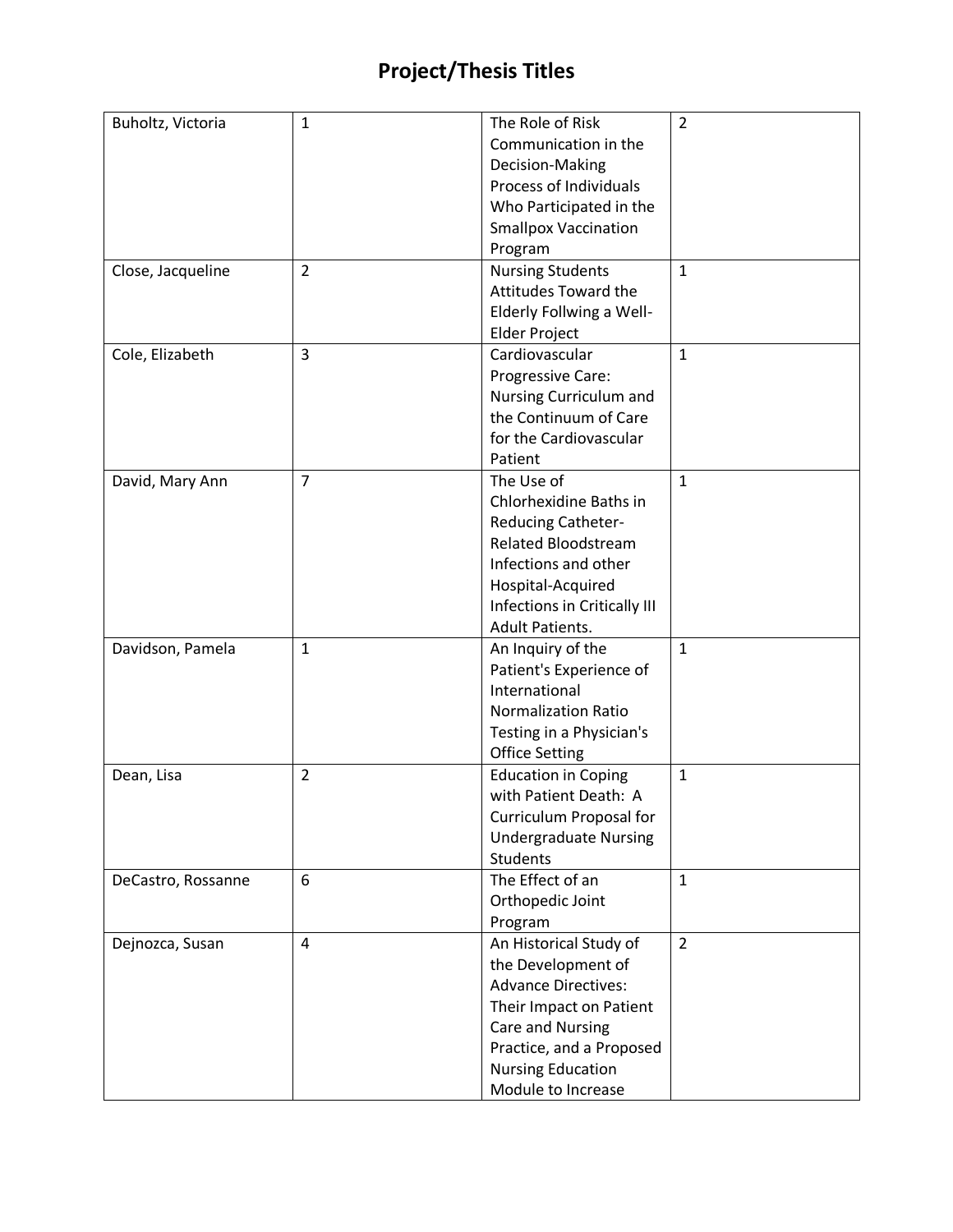|                    |                | Their Utilization                 |                |
|--------------------|----------------|-----------------------------------|----------------|
|                    |                |                                   |                |
|                    | $\overline{3}$ | Implementation of                 | $\mathbf{1}$   |
| Duncan, Yvette     |                | Nursing Research into             |                |
|                    |                | <b>Associate Degree</b>           |                |
|                    |                | <b>Nursing Curricula</b>          |                |
| Ekiko, Enoidem     | $\overline{7}$ | <b>Aligning Clinical Practice</b> | $\overline{2}$ |
|                    |                | with the Evidence:                |                |
|                    |                | Improving Physician               |                |
|                    |                | Notification after                |                |
|                    |                | Hypoglycemia                      |                |
| Faith, Alison      | 5              | <b>Effects of Social Support</b>  | $\mathbf{1}$   |
| (Yerkey)           |                | of the Physical and               |                |
|                    |                | Mental Health of                  |                |
|                    |                | <b>Wounded Service</b>            |                |
|                    |                | <b>Members Returning</b>          |                |
|                    |                | from Iraq                         |                |
| Gallagher, Natalie | $\overline{4}$ | An Inpatient Mental               | $\mathbf{1}$   |
|                    |                | <b>Health Unit Transition to</b>  |                |
|                    |                | a Short Stay Model                |                |
| Garcia, Sonia      | $\overline{3}$ | <b>Concept Mapping As A</b>       | 3              |
|                    |                | Teaching Strategy In The          |                |
|                    |                | Instruction of                    |                |
|                    |                | Evidenced-Based                   |                |
|                    |                | Principles to New                 |                |
|                    |                | <b>Graduate Nurses</b>            |                |
| Gauff, Doris       | $\overline{2}$ | Improving                         | $\overline{2}$ |
|                    |                | <b>Communication Skills of</b>    |                |
|                    |                | <b>Health Care Workers</b>        |                |
|                    |                | Who Work with Human               |                |
|                    |                | Immunodefieciency                 |                |
|                    |                | Virus/Acquired                    |                |
|                    |                | Immunodeficiency                  |                |
|                    |                | <b>Syndrome Clients</b>           |                |
| Goulette, Korey    | $\overline{7}$ | A Self-Directed                   | $\mathbf{1}$   |
|                    |                | <b>Educational Program on</b>     |                |
|                    |                | Central Line Care for             |                |
|                    |                | Registered Nurses in              |                |
|                    |                | <b>Acute Care Settings</b>        |                |
| Haley, Eileen      | 8              | The Impact of the 2009            | $\mathbf{1}$   |
|                    |                | H1N1 Pandemic among               |                |
|                    |                | the Adolescent High               |                |
|                    |                | <b>School Population</b>          |                |
| Harbaugh, Karen    | $\overline{7}$ | Comprehensive Suicide             | $\mathbf{1}$   |
|                    |                | Risk Assessment in the            |                |
|                    |                | <b>Primary Care Setting</b>       |                |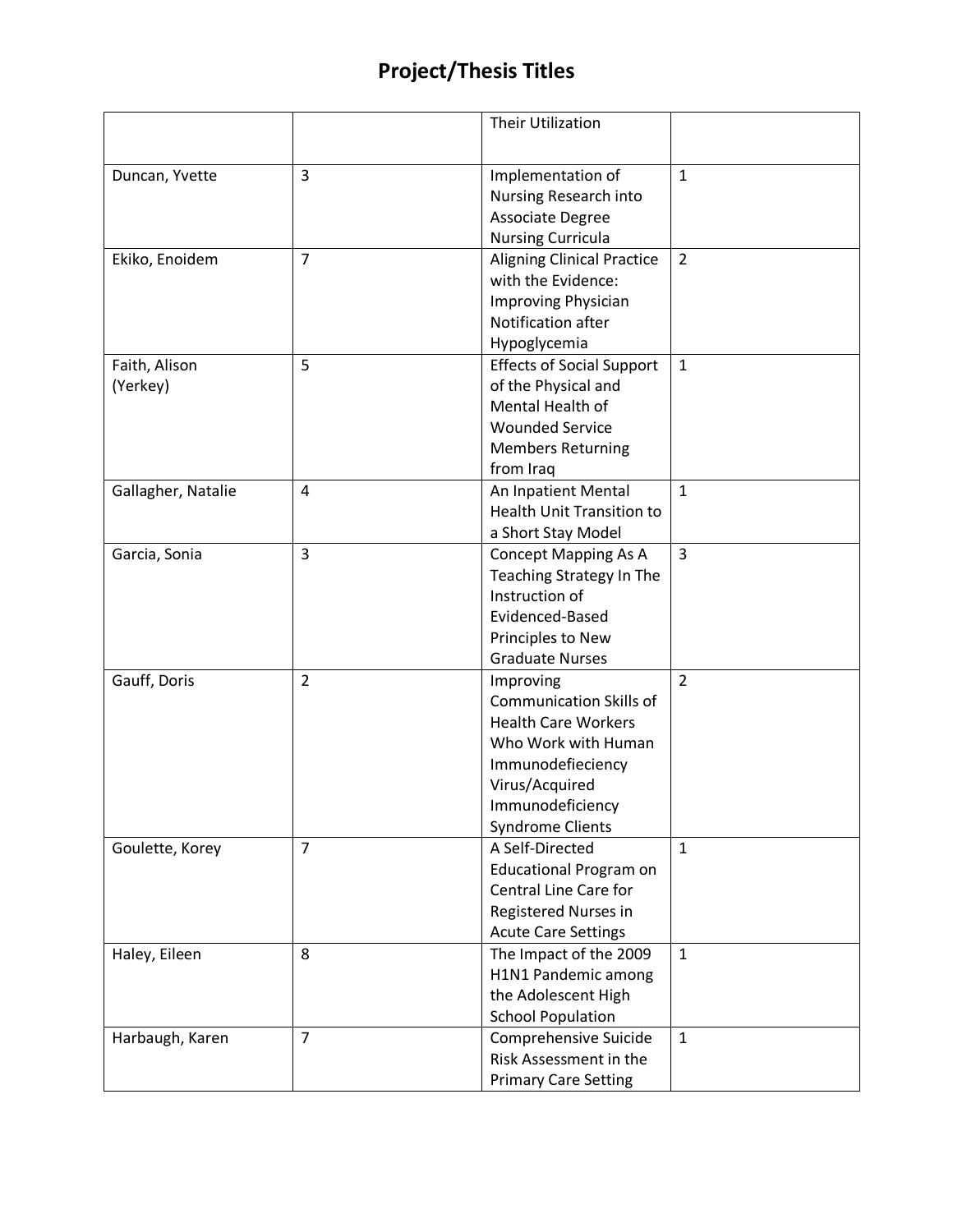| Hardy, Joanne   | $\overline{2}$ | Assessing a Format to          | $\overline{2}$ |
|-----------------|----------------|--------------------------------|----------------|
|                 |                | <b>Evoke Reflective</b>        |                |
|                 |                | Journaling in Clinical         |                |
|                 |                | <b>Nursing Education</b>       |                |
|                 | $\overline{2}$ | Critical Thinking: A           | $\overline{2}$ |
| Hensley, Linda  |                |                                |                |
|                 |                | Comprehensive                  |                |
|                 |                | Literature Review              |                |
| Hickman, Diane  | $\mathbf{1}$   | Psychiatric Clinical           | $\mathbf{1}$   |
|                 |                | Nurse Specialist: Role in      |                |
|                 |                | a Community-Based              |                |
|                 |                | <b>Rehabilitation Facility</b> |                |
|                 |                | for Homeless Veterans          |                |
| Holub, Peggy    | 6              | The Effects of a               | $\mathbf{1}$   |
|                 |                | Developmental Care             |                |
|                 |                | <b>Educational Session on</b>  |                |
|                 |                | the NICU Nurse's               |                |
|                 |                | Practice                       |                |
| Howard, Lindsay | $\overline{7}$ | <b>Professional Nursing</b>    | $\mathbf{1}$   |
|                 |                | Identity and the Inactive      |                |
|                 |                | <b>Nurse</b>                   |                |
| Hurst, Susan    | 5              | <b>Risks Associated with</b>   | $\mathbf{1}$   |
|                 |                | pre term infants: A            |                |
|                 |                | <b>Guide for Nurses</b>        |                |
| Jacobs, Natalie | $\overline{7}$ | <b>ELITE Precepting: A</b>     | 1              |
|                 |                | <b>Professional Practice</b>   |                |
|                 |                | <b>Model for Preceptors</b>    |                |

| Johnson, Carol      | 3 | Spirit of Motivational      | 3              |
|---------------------|---|-----------------------------|----------------|
|                     |   | Interviewing in Primary     |                |
|                     |   | <b>Care Nursing</b>         |                |
| Johnson, Janet      | 5 | What do Parents Know?       | 3              |
|                     |   | A Descriptive Study         |                |
|                     |   | Investigating Parents'      |                |
|                     |   | Knowledge of the            |                |
|                     |   | Physical and                |                |
|                     |   | Psychosocial Impact of      |                |
|                     |   | Overweight on the           |                |
|                     |   | <b>Elementary School</b>    |                |
|                     |   | Student                     |                |
| Johnson, Marquet    | 5 | The Lived Experience of     | $\overline{2}$ |
|                     |   | African-American            |                |
|                     |   | Women with Type 2           |                |
|                     |   | <b>Diabetes Attempting</b>  |                |
|                     |   | <b>Dietary Modification</b> |                |
| Ledford, Kelly Lynn | 1 | Nurses' Perceptions on      | $\overline{2}$ |
|                     |   | the Incidence of Patient    |                |
|                     |   |                             |                |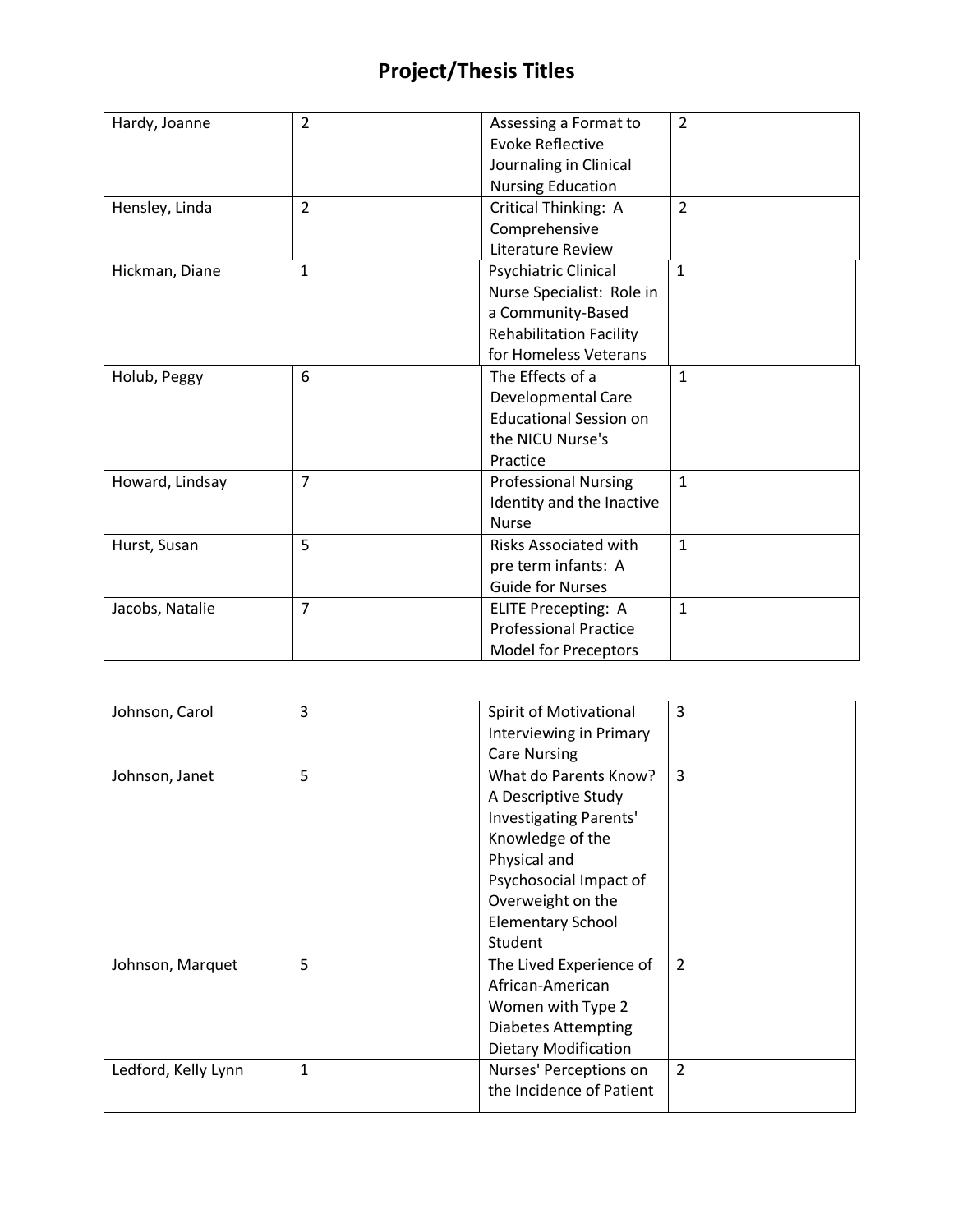|                       |                | Falls on an Oncology<br>Ward                                                                                                                                                |                |
|-----------------------|----------------|-----------------------------------------------------------------------------------------------------------------------------------------------------------------------------|----------------|
| Lee, Carmelia         | $\overline{7}$ | Effect of a Rapid<br>Response Training on<br><b>Nursing Self-efficacy</b><br>and Usage of an Existing<br>Rapid Response Team                                                | $\mathbf{1}$   |
| Madigan, Angelica     | 8              | Provider Feedback and<br><b>Quality of Care</b>                                                                                                                             | $\mathbf 1$    |
| Magruder, Cathryn     | $\mathbf{1}$   | Nursing behind a mask:<br>Exploring the nursing<br>experience of caring for<br>patients on airborne<br>precautions                                                          | $\mathbf{1}$   |
| Mascle, Lisa          | 4              | The Implementation of<br>Gentic Curriculumin the<br>Undergraduate<br><b>Baccalaureate Nursing</b><br>Program                                                                | $\overline{2}$ |
| Mazeroll, Renne       | $\mathbf{1}$   | A Proposal to Evaluate<br>the Routine Use of the<br>MOS SF-36v2 QOL Tool<br>in the Post Cardiac<br><b>Transplant Patient</b>                                                | $\mathbf{1}$   |
| Mendoza, Christine    | 8              | Quality of Life in the life<br>of Cystic Fibrosis: An<br>Integrated Review of<br>the Evidence                                                                               | $\mathbf{1}$   |
| Miller-Clark, Rebecca | 3              | The Lived Experience of<br>an Undergraduate<br><b>Nursing Student</b><br><b>Enrolled in Their</b><br><b>Psychiatric Nursing</b><br>Clinical: A<br>Phenomenological<br>Study | 3              |
| Miranda, Imelda       | 8              | <b>Proposed Nursing</b><br><b>Education Offering on</b><br>Pre-hospital Trauma Life<br><b>Support Provider</b><br>Certification for<br><b>Detention Nurses</b>              | $\overline{2}$ |
| Murray, Erica         | $\overline{2}$ | Nurses' Experience with<br><b>Reporting Adverse</b><br>Immunization Effects: A<br>Research Proposal                                                                         | $\overline{2}$ |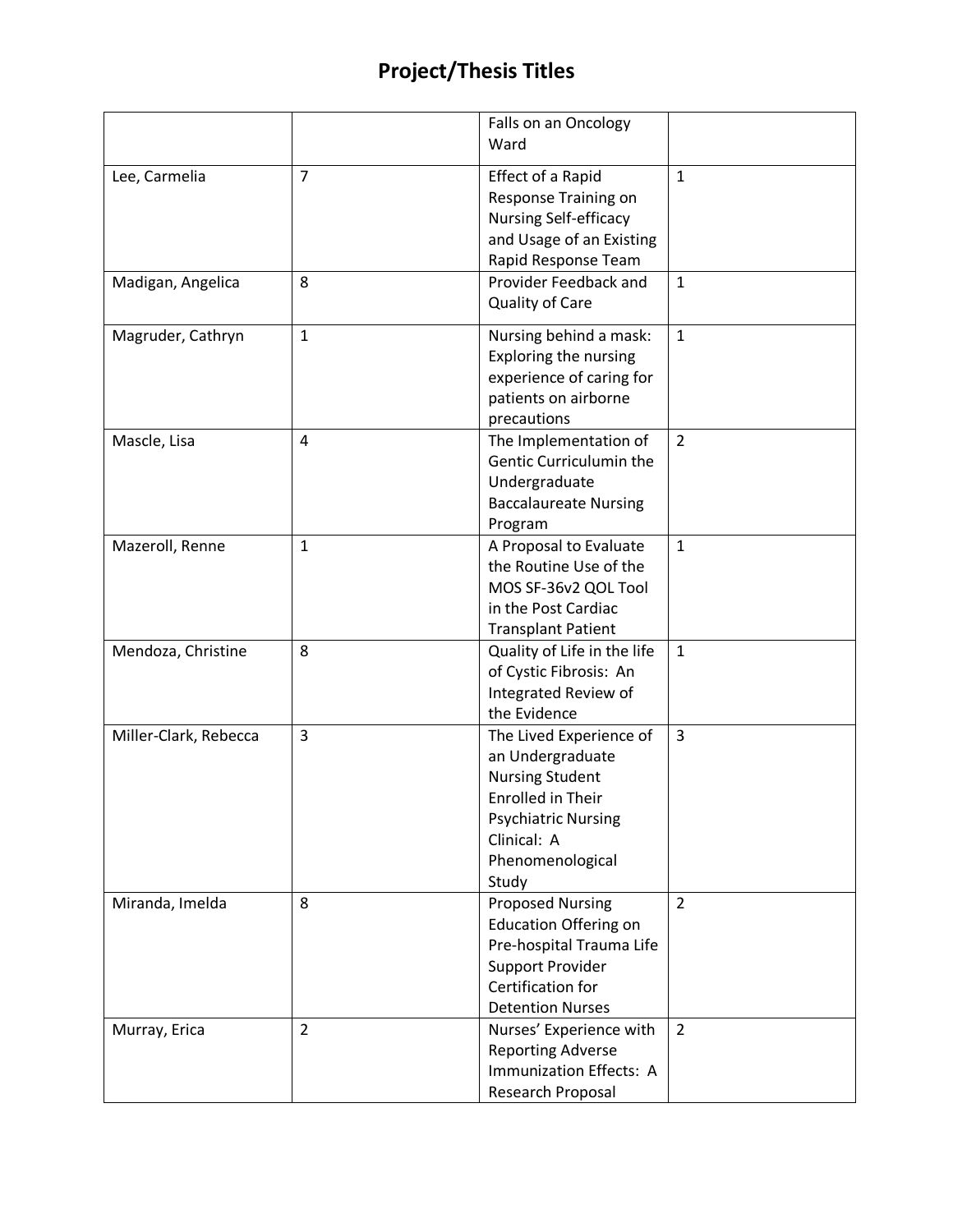| Neal, Beverly    | $\mathbf{1}$   | The Lived Experiences          | $\overline{2}$ |
|------------------|----------------|--------------------------------|----------------|
|                  |                | of Critical Care Nurses        |                |
|                  |                | <b>Caring for Patients</b>     |                |
|                  |                | Using the Bispectral           |                |
|                  |                | <b>Index Monitor</b>           |                |
| North, Jennifer  | $\overline{2}$ | The Lived Experience of        | $\overline{2}$ |
|                  |                |                                |                |
|                  |                | <b>New Parents Receiving</b>   |                |
|                  |                | <b>Health Education by</b>     |                |
|                  |                | <b>Nurses</b>                  |                |
| Owen, Laurel     | $\overline{2}$ | An Innovative                  | $\mathbf{1}$   |
|                  |                | Psychiatric APRN Role in       |                |
|                  |                | the Case Management            |                |
|                  |                | of a Dually Diagnosed          |                |
|                  |                | <b>Homeless Population</b>     |                |
| Ruiz, Melinda    | 4              | The Lived Experience of        | $\overline{2}$ |
|                  |                | the Labor and Delivery         |                |
|                  |                | Nurse Assisting a Family       |                |
|                  |                | in Perinatal Loss              |                |
| Ryan, Lindsay    | $\overline{7}$ | The Implementation of          | $\mathbf{1}$   |
|                  |                | a Christian Interculteral      |                |
|                  |                | <b>Health Ministries Track</b> |                |
|                  |                | into the Master of             |                |
|                  |                | <b>Nursing Science</b>         |                |
|                  |                | Curricula at Point Loma        |                |
|                  |                | <b>Nazarene University</b>     |                |
| Slick, Leslie    | $\mathbf{1}$   | Development of a               | $\overline{2}$ |
|                  |                | <b>Nursing Education CD-</b>   |                |
|                  |                | ROM for Masters of             |                |
|                  |                | Science in Nursing             |                |
|                  |                | <b>Graduates of Point</b>      |                |
|                  |                | Loma Nazarene                  |                |
|                  |                | University                     |                |
| Smith, Jennifer  | $\mathbf 1$    | Sense of Belonging in          | $\overline{2}$ |
|                  |                | <b>Adult Gamblers</b>          |                |
|                  |                | <b>Anonymous Members:</b>      |                |
|                  |                | A retrospective study          |                |
|                  | $\overline{7}$ |                                | $\mathbf{1}$   |
| Smith, Mary Jane |                | Developing an                  |                |
|                  |                | <b>Automated Peritoneal</b>    |                |
|                  |                | Dialysis competency            |                |
|                  |                | Program for Non-               |                |
|                  |                | <b>Dialysis Nurses</b>         |                |
| Spano, Cindy     | $\overline{2}$ | The Lived Experience of        | $\mathbf{1}$   |
|                  |                | Breastfeeding and Co-          |                |
|                  |                | Sleeping                       |                |
| Turney, Jennifer | $\overline{7}$ | The Impact of Education        | $\mathbf{1}$   |
|                  |                | on the Quality of              |                |
|                  |                | Neurovascular                  |                |